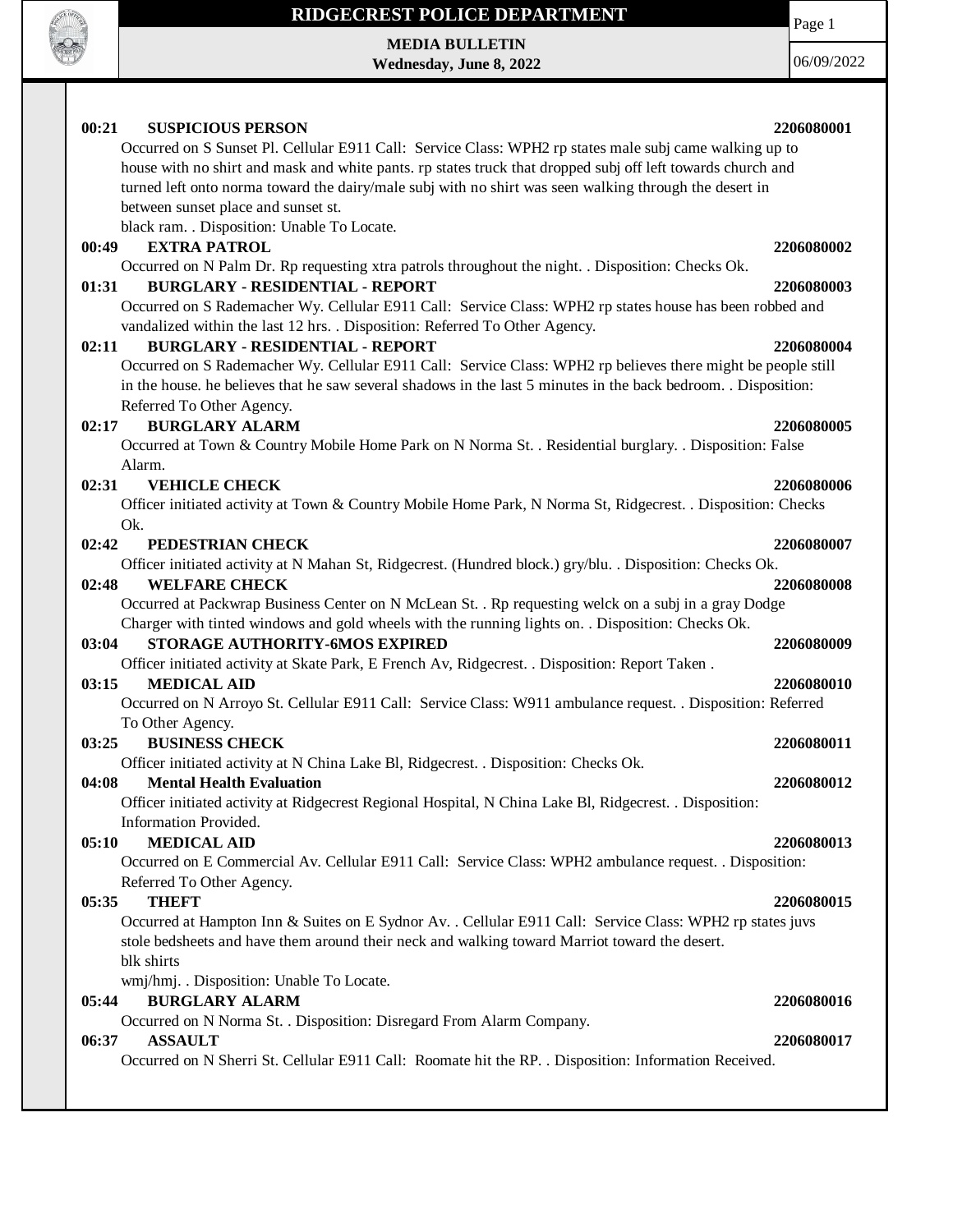

Page 2

**MEDIA BULLETIN Wednesday, June 8, 2022**

| <b>HIT AND RUN - NON INJURY</b><br>06:46                                                                                      | 2206080018 |
|-------------------------------------------------------------------------------------------------------------------------------|------------|
| Occurred on S County Line Rd. Cellular E911 Call: Pole hit and laying down. No vehicle on scene. Fire advised                 |            |
| vehicle located on W. Bowman Rd. . Disposition: Report Taken .                                                                |            |
| <b>ACO CALL</b><br>07:33                                                                                                      | 2206080019 |
| Occurred at W Las Flores Av/N Mahan St. Small dog running around in the street. . Disposition: Animal                         |            |
| Control Handled.                                                                                                              |            |
| <b>INFORMATION</b><br>07:42                                                                                                   | 2206080020 |
| Occurred at City Of Ridgecrest on W California Av. Disposition: Log Note Only.                                                |            |
| <b>CPS REFERRAL</b><br>08:11                                                                                                  | 2206080021 |
| Occurred at City Of Ridgecrest on W California Av. . 0272-3213-7765-8142744. . Disposition: Report Taken.                     |            |
| <b>CONTACT CITIZEN</b><br>08:21                                                                                               | 2206080022 |
| Occurred on N Downs St. CALL RP//would like to know if an officer can meet with her to get cited out on her                   |            |
| warrant. . Disposition: Negative Contact.                                                                                     |            |
| <b>FOLLOW UP</b><br>08:46                                                                                                     | 2206080023 |
| Officer initiated activity at E California Av, Ridgecrest. . Disposition: Follow Up Completed.                                |            |
| 08:58<br><b>FLAG DOWN</b>                                                                                                     | 2206080024 |
| Officer initiated activity at E Church Av/S Rancho St, Ridgecrest. . Disposition: Information Provided.                       |            |
| 09:02<br>PARKING VIOLATION                                                                                                    | 2206080025 |
| Officer initiated activity at N Sunland St, Ridgecrest. . Disposition: Warning (Cite/Verbal).<br>09:04<br><b>TRAFFIC STOP</b> |            |
| Officer initiated activity at S Downs St/W Wasp Av, Ridgecrest. . Disposition: Warning (Cite/Verbal).                         | 2206080026 |
| <b>CONTACT CITIZEN</b><br>09:04                                                                                               | 2206080027 |
| Occurred at James Monroe Middle School on W Church Av. Disposition: Report Taken .                                            |            |
| <b>HAZARDOUS CONDITION</b><br>09:11                                                                                           | 2206080028 |
| Occurred on W Perdew Av. Pole fell down and wires are hanging - wires are too close to a pool. . Disposition:                 |            |
| Log Note Only.                                                                                                                |            |
| PROPERTY DAMAGE ONLY TC<br>09:12                                                                                              | 2206080029 |
| Occurred on W Graaf Av. E911 Call: downed power lines in the area. . Disposition: Report Taken.                               |            |
| 09:13<br><b>THEFT</b>                                                                                                         | 2206080030 |
|                                                                                                                               |            |
|                                                                                                                               |            |
| Occurred at Bank Of America on W Ridgecrest Bl. . RP STATING THAT THEY HAD SOMEONE TAMPER                                     |            |
| WITH ATM'S LAST WEEK, RP HAS VIDEO OF THE SUBJECT AND IT IS BELIEVED THAT A STREAMING                                         |            |
| DEVICE WAS ADDED TO THE ATM BY THE SUBJECT. . Disposition: Information Provided.                                              |            |
| <b>CONTACT CITIZEN</b><br>09:32                                                                                               | 2206080031 |
| Officer initiated activity at City Of Ridgecrest, W California Av, Ridgecrest. . Disposition: Information<br>Received.        |            |
| <b>SUSPICIOUS PERSON</b><br>09:38                                                                                             |            |
| Occurred at N Wayne St/W Reeves Av. Anon rp states 2 BMA/pushing a yellow dirtbike that rp states they                        | 2206080032 |
| didnt have before when they were verbal with eachother at one stop/one is shirtless, red shorts, black jacket,                |            |
| DOT eastbound on reeves. . Disposition: Necessary Action Taken.                                                               |            |
| <b>CONTACT CITIZEN</b><br>09:54                                                                                               | 2206080033 |
| Occurred at City Of Ridgecrest on W California Av. . CALL RP/would like to speak to an officer about an                       |            |
| ongoing incident. . Disposition: Information Provided.                                                                        |            |
| <b>SUSPICIOUS CIRCUMSTANCES</b><br>09:56                                                                                      | 2206080034 |
| Occurred at Town & Country Mobile Home Park on N Norma St. . Cellular E911 Call: RP stated someone was                        |            |
| trying to harm his family. RP stated he can just feel it. . Disposition: Information Provided.                                |            |
| <b>SUBPOENA SERVICE</b><br>10:13                                                                                              | 2206080035 |
| Officer initiated activity at S Suzanne St, Ridgecrest. . Disposition: Negative Contact.                                      |            |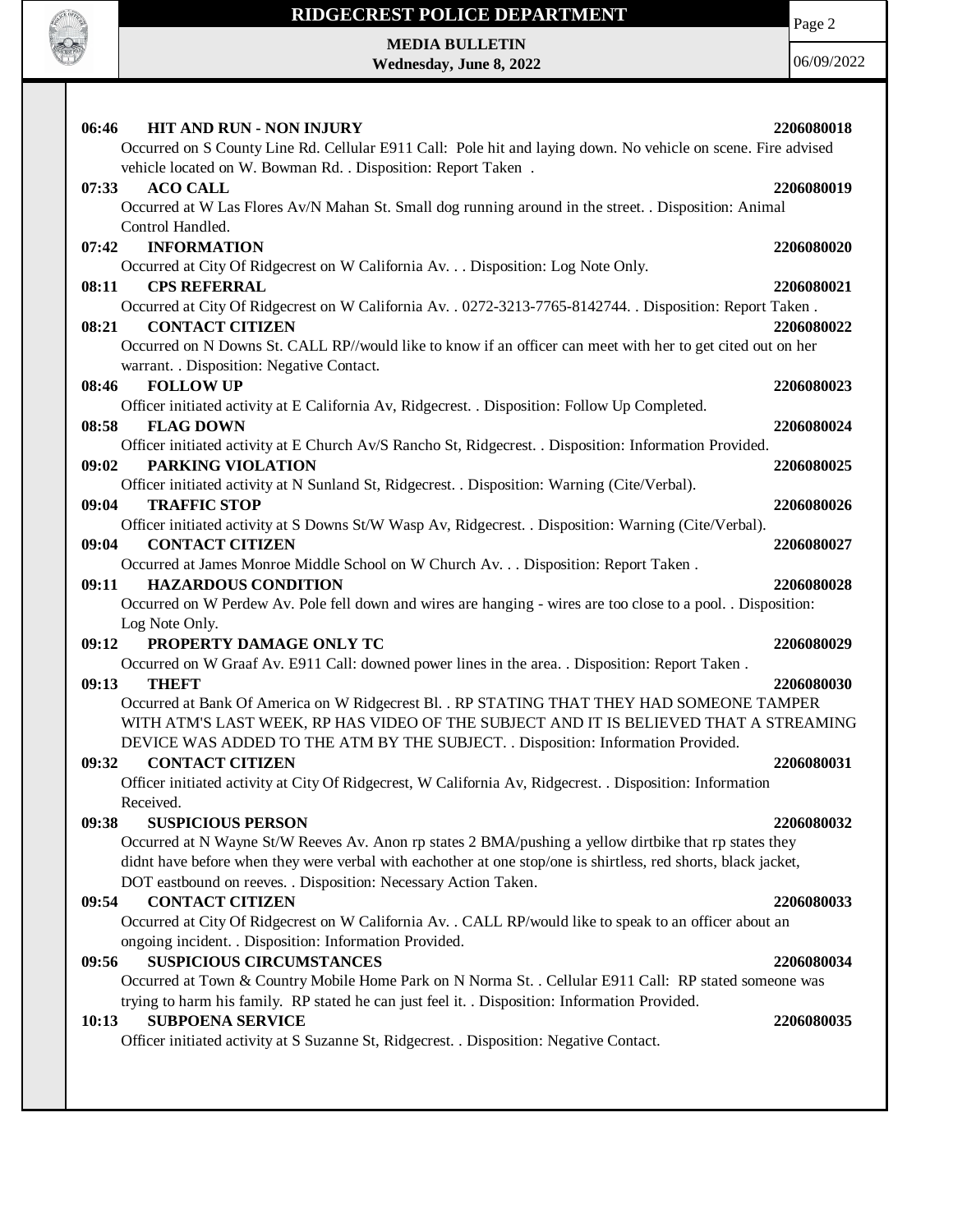

Page 3

**MEDIA BULLETIN Wednesday, June 8, 2022**

| VIOLATION OF COURT ORDER-DOM VIOL<br>10:14                                                                      | 2206080036 |
|-----------------------------------------------------------------------------------------------------------------|------------|
| Occurred on N Gold Canyon Dr. Rp would like a welfare check on sister Contact rp with dispo. . Disposition:     |            |
| Report Taken.                                                                                                   |            |
| 10:21<br><b>SUBPOENA SERVICE</b>                                                                                | 2206080037 |
| Officer initiated activity at W Janelle Ct, Ridgecrest. . Disposition: Negative Contact.                        |            |
| 10:35<br><b>SUBPOENA SERVICE</b>                                                                                | 2206080038 |
| Officer initiated activity at S Gateway Bl, Ridgecrest. . Disposition: Necessary Action Taken.                  |            |
| 911 WIRELESS CALL<br>10:45                                                                                      | 2206080039 |
| Occurred on W California Av. Cellular E911 Call: RP stated accidental dial. . Disposition: Necessary Action     |            |
| Taken.                                                                                                          |            |
| 10:54<br>PARKING VIOLATION                                                                                      | 2206080040 |
| Officer initiated activity at W Station Av, Ridgecrest. . Disposition: Necessary Action Taken.                  |            |
| PARKING VIOLATION<br>11:14                                                                                      | 2206080041 |
| Occurred on N Wayne St. RP stated long bed flat bed trailer has been parked there for a couple months           |            |
| Disposition: Unable To Locate.                                                                                  |            |
| <b>SUSPICIOUS CIRCUMSTANCES</b><br>11:29                                                                        | 2206080042 |
| Occurred at Howard's Mini Mart on W Upjohn Av. . RP stated he needed the police at this location. RP            |            |
| sounded UI. . Disposition: Negative Contact.                                                                    |            |
| VIOLATION OF COURT ORDER-DOM VIOL<br>11:33                                                                      | 2206080043 |
| Occurred on W Hood Av. RP is receiving text messages from person he has an RO. . Disposition: Negative          |            |
| Contact.                                                                                                        |            |
| 11:37<br><b>WELFARE CHECK</b>                                                                                   | 2206080044 |
| Occurred on W Langley Av. . Disposition: Information Provided.                                                  |            |
| <b>WELFARE CHECK</b><br>11:45                                                                                   | 2206080045 |
| Occurred on N Sherri St. RP in the lobby wants a WELCK on the neighbor who is pregnant. . Disposition:          |            |
| Checks Ok.                                                                                                      |            |
| <b>FOUND BICYCLE</b><br>11:45                                                                                   | 2206080046 |
| Occurred at Hampton Inn & Suites on E Sydnor Av. . RP stated an adult bicycle was laying in the dirt lot next   |            |
| to them. . Disposition: Report Taken.                                                                           |            |
| <b>CIVIL PROBLEM</b><br>11:53                                                                                   | 2206080047 |
| Occurred on N Norma St. RP in the lobby to report stolen veh. . Disposition: Information Provided.              |            |
| 11:58<br><b>CONTACT CITIZEN</b>                                                                                 | 2206080048 |
| Occurred at City Of Ridgecrest on W California Av. . RP in the lobby. . Disposition: Counselled.                |            |
| 12:10<br>911 HANG UP                                                                                            | 2206080049 |
| Occurred at City Of Ridgecrest on W California Av. . Cellular E911 Call: No answer on call back. . Disposition: |            |
| Log Note Only.                                                                                                  |            |
| <b>INJURY TC</b><br>12:17                                                                                       | 2206080050 |
| Occurred at S Sunland St/E Bowman Rd. . Disposition: Checks Ok.                                                 |            |
| <b>SUSPICIOUS CIRCUMSTANCES</b><br>12:26                                                                        | 2206080051 |
| Occurred on W Dolphin Av. Cellular E911 Call: RP stated someone was in their yard.                              |            |
| Service Class: W911. . Disposition: Referred To Other Agency.                                                   |            |
| <b>SUSPICIOUS CIRCUMSTANCES</b><br>12:33                                                                        | 2206080052 |
| Occurred on W Dolphin Av. Cellular E911 Call: RP stated someone was beating someone up. . Disposition:          |            |
| Referred To Other Agency.                                                                                       |            |
| <b>CONTACT CITIZEN</b><br>12:43                                                                                 | 2206080053 |
| Occurred on N American St. RP WOULD LIKE P7 TO CONTACT THEM VIA 21 REGARDING A PREVIOUS                         |            |
| CASE. . Disposition: Necessary Action Taken.                                                                    |            |
|                                                                                                                 |            |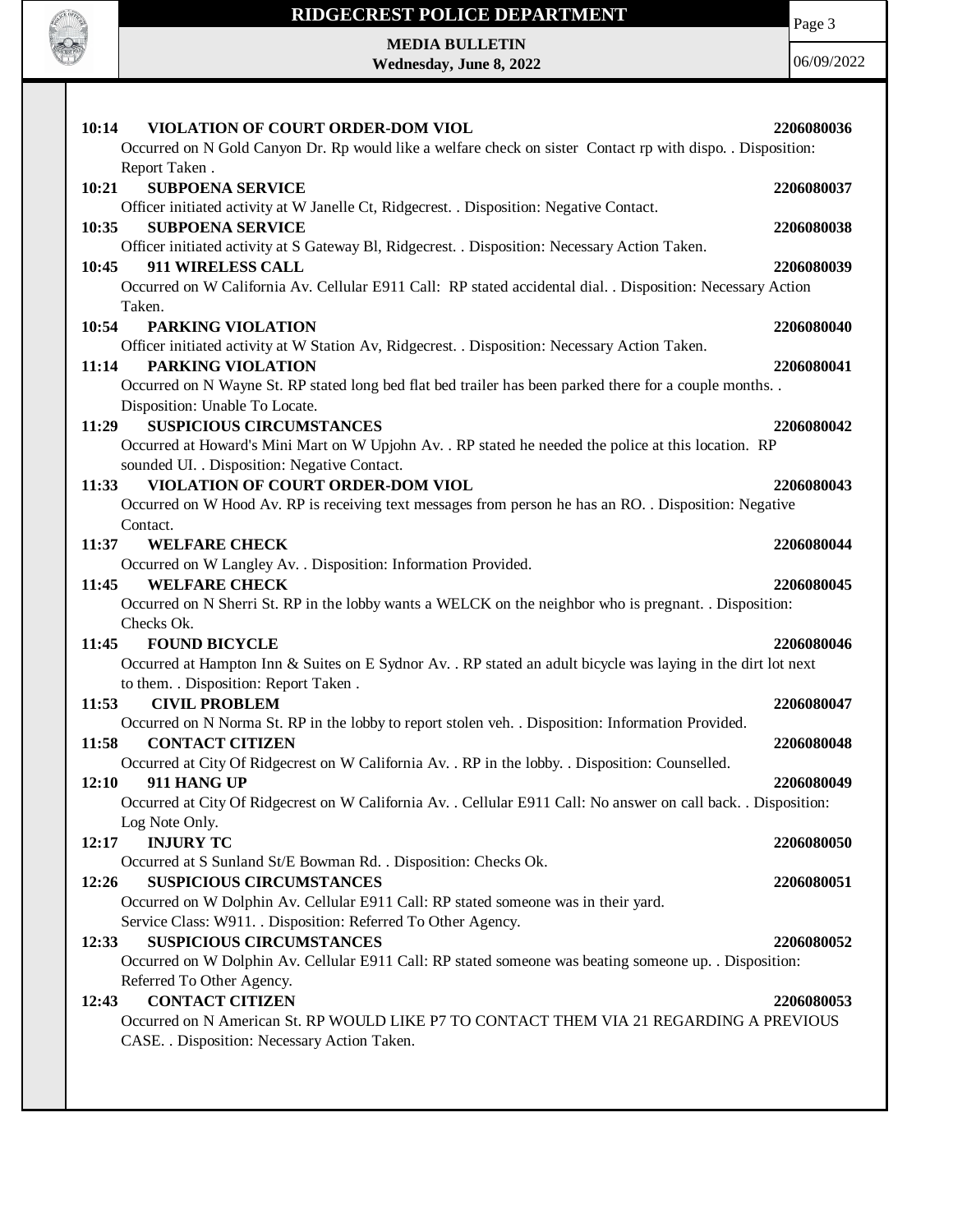

**MEDIA BULLETIN Wednesday, June 8, 2022**

06/09/2022

Page 4

| 12:45<br><b>WELFARE CHECK</b><br>Occurred on N Balsam St. RP CALLED CPS AND WAS TOLD TO CONTACT THE PD TO DO A WELFARE                                                              | 2206080054 |
|-------------------------------------------------------------------------------------------------------------------------------------------------------------------------------------|------------|
| CHECK TO MAKE SURE THERE IS FOOD INSIDE THE HOUSE. . Disposition: Checks Ok.                                                                                                        |            |
| 12:51<br><b>CONTACT CITIZEN</b>                                                                                                                                                     | 2206080055 |
| Occurred at City Of Ridgecrest on W California Av. . Rp in the lobby-states she was just ripped off by<br>someone regarding a phone. . Disposition: Negative Contact.               |            |
| <b>MEDICAL AID</b><br>12:53                                                                                                                                                         | 2206080056 |
| Occurred on W Kinnett Av. Cellular E911 Call: EMS Request. . Disposition: Referred To Other Agency.                                                                                 |            |
| PARKING VIOLATION<br>13:03                                                                                                                                                          | 2206080057 |
| Officer initiated activity at W Atkins Av, Ridgecrest. . Disposition: Citation.                                                                                                     |            |
| <b>CONTACT CITIZEN</b><br>13:03                                                                                                                                                     | 2206080058 |
| Occurred at City Of Ridgecrest on W California Av. . Rp in the lobby-states she found something weird in her                                                                        |            |
| mailbox and doesnt know what to do with it. . Disposition: Information Provided.                                                                                                    |            |
| 13:07<br><b>LAND TRESPASS</b>                                                                                                                                                       | 2206080059 |
| Occurred at Super 8 Motel on S China Lake Bl. . RP ALEX STATES ON SATURDAY PERSON IN RM 207<br>WERE TRESPASSED OFF PROPERTY- HERE GETTING PROPERTY AND WAS GIVEN TIL 1300. STILL IN |            |
| THE HOTEL RM AND RP WOULD LIKE THEM TO LEAVE. . Disposition: Necessary Action Taken.                                                                                                |            |
| 13:07<br><b>INFORMATION</b>                                                                                                                                                         | 2206080060 |
| Occurred at City Of Ridgecrest on W California Av. . Cellular E911 Call: RP called 9-1-1 requested a phone                                                                          |            |
| transfer to Corona CA. . Disposition: Log Note Only.                                                                                                                                |            |
| <b>WELFARE CHECK</b><br>13:13                                                                                                                                                       | 2206080061 |
| Occurred at N El Prado St/W Ward Av. Male laying on sidewalk with a dog. Subject is not moving                                                                                      |            |
| Disposition: Gone On Arrival.                                                                                                                                                       |            |
| <b>CONTACT CITIZEN</b><br>13:16                                                                                                                                                     | 2206080062 |
| Occurred on N Nevada St. SEE INCIDDENT 2205100053. RP WOULD LIKE TO SPEAK WITH P9 REGARDING                                                                                         |            |
| INCIDENT. . Disposition: Information Received.                                                                                                                                      |            |
| <b>WARRANT ARREST</b><br>13:32                                                                                                                                                      | 2206080063 |
| Officer initiated activity at W Robertson Av/S Norma St, Ridgecrest. SA Leushen, Brandon 8/7/93; PC 496D                                                                            |            |
| (A), 148(A)(1), VC 2800.2(A), 22450(a), 22350(a), 21453(a), 14601.1(a), Booked in Mojave. . Disposition: Arrest                                                                     |            |
| Made.                                                                                                                                                                               |            |
| <b>CONTACT CITIZEN</b><br>13:40                                                                                                                                                     | 2206080064 |
| Occurred at City Of Ridgecrest on W California Av. . RP in the lobby to file a threat report. . Disposition:                                                                        |            |
| Information Received.                                                                                                                                                               |            |
| 13:57<br><b>CONTACT CITIZEN</b>                                                                                                                                                     | 2206080065 |
| Occurred at City Of Ridgecrest on W California Av. . CALL RP/would like to speak to P7 regarding a case. .                                                                          |            |
| Disposition: Information Provided.                                                                                                                                                  |            |
| <b>VEHICLE RELEASE</b><br>13:59                                                                                                                                                     | 2206080066 |
| Occurred at City Of Ridgecrest on W California Av. Disposition: Necessary Action Taken.<br><b>FLAG DOWN</b><br>14:30                                                                | 2206080067 |
| Officer initiated activity at N Alene St/W Graaf Av, Ridgecrest. . Disposition: Information Provided.                                                                               |            |
| <b>CONTACT CITIZEN</b><br>14:34                                                                                                                                                     | 2206080068 |
| Occurred at City Of Ridgecrest on W California Av. . CALL RP/requesting to speak to P7. . Disposition:                                                                              |            |
| Information Received.                                                                                                                                                               |            |
| 290 REGISTRANT<br>14:49                                                                                                                                                             | 2206080069 |
| Occurred at City Of Ridgecrest on W California Av. . 290 reg. . Disposition: Necessary Action Taken.                                                                                |            |
| 14:57<br><b>CONTACT CITIZEN</b>                                                                                                                                                     | 2206080070 |
| Occurred at City Of Ridgecrest on W California Av. . RP requests a call from P9 regarding an incident on May                                                                        |            |
| 10. Disposition: Information Received.                                                                                                                                              |            |
|                                                                                                                                                                                     |            |
|                                                                                                                                                                                     |            |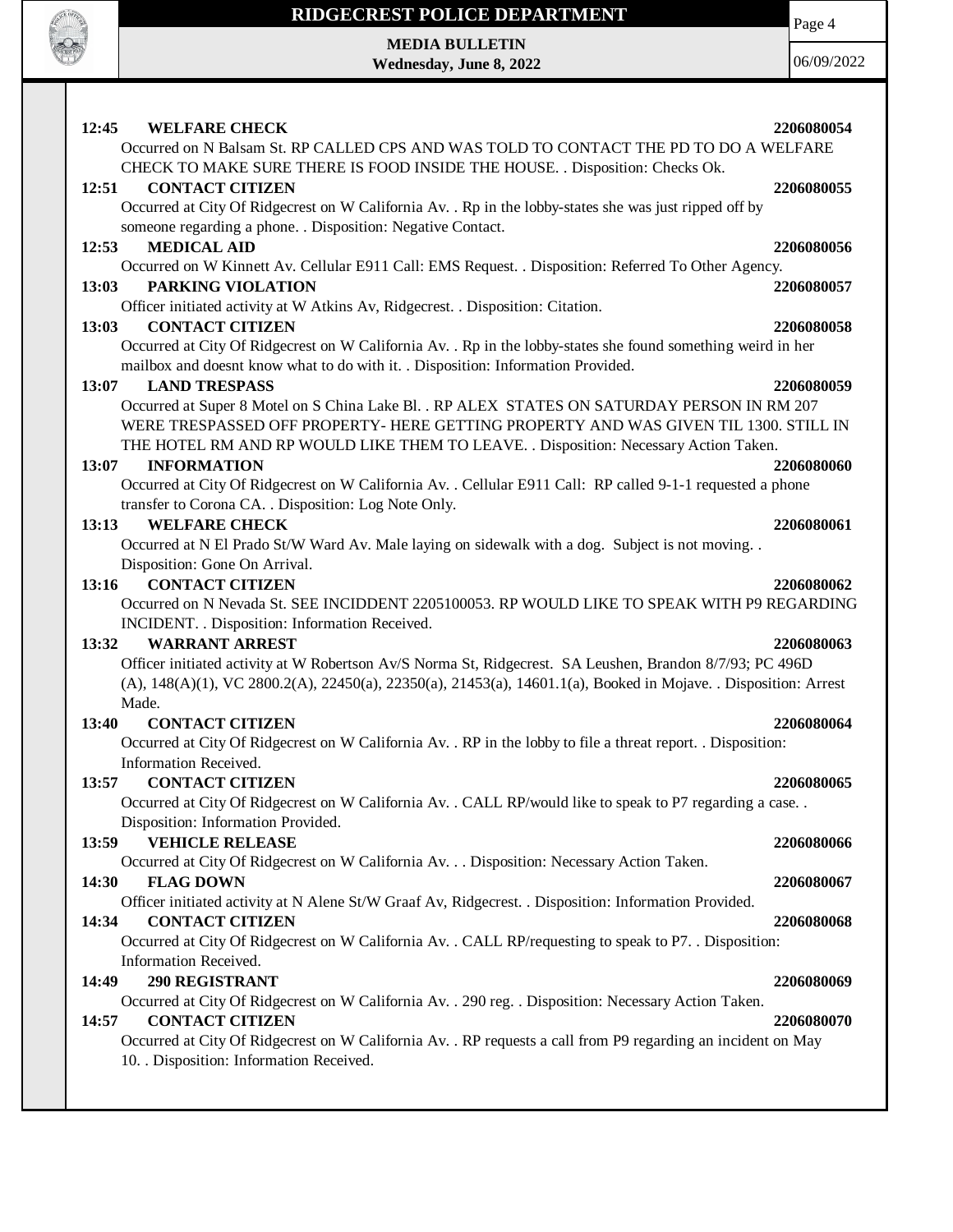

Page 5

**MEDIA BULLETIN Wednesday, June 8, 2022**

| 15:14<br>IN CUSTODY ARREST                                                                                                                                                                                                                                                                                                                                             | 2206080071 |
|------------------------------------------------------------------------------------------------------------------------------------------------------------------------------------------------------------------------------------------------------------------------------------------------------------------------------------------------------------------------|------------|
| Occurred at City Of Ridgecrest on W California Av. . 22-1868. . Disposition: Log Note Only.<br><b>WARRANT ARREST</b><br>15:24<br>Officer initiated activity at N Downs St, Ridgecrest. (Hundred block.) SA Gronniger, John Robert 6/24/68<br>Warrant: RM052654A, 31,000.00 Bail, H&S 11364, H&S 11377(A). Citation issued and released. . Disposition:<br>Arrest Made. | 2206080072 |
| VIOLATION OF COURT ORDER-DOM VIOL<br>15:43<br>Occurred on N Capehart Ct. Cellular E911 Call: RP advised the father of her kids were taking them from the<br>home. . Disposition: Report Taken.                                                                                                                                                                         | 2206080073 |
| <b>INFORMATION RECEIVED</b><br>15:47<br>Occurred on S Porter St. Misc. . Disposition: Log Note Only.                                                                                                                                                                                                                                                                   | 2206080074 |
| THEFT OF IDENTIFICATION<br>15:49<br>Occurred on S Porter St. RP WOULD LIKE TO FILE A REPORT OF ID THEFT. HAS BEEN FIGHTING WITH<br>GOOGLE. . Disposition: Negative Contact.                                                                                                                                                                                            | 2206080075 |
| 15:54<br><b>ACO CALL</b><br>Officer initiated activity at S Fountain St/E Church St, Ridgecrest. . Disposition: Gone On Arrival.                                                                                                                                                                                                                                       | 2206080076 |
| 15:56<br><b>CONTACT CITIZEN</b><br>Occurred at City Of Ridgecrest on W California Av. . CALL RP/would like to speak to P7 regarding an earlier<br>incident. . Disposition: Information Provided.                                                                                                                                                                       | 2206080077 |
| <b>CONTACT CITIZEN</b><br>16:00<br>Occurred at City Of Ridgecrest on W California Av. . CALL RP/wants to talk about her son and grandson. .<br>Disposition: Information Provided.                                                                                                                                                                                      | 2206080078 |
| <b>BURGLARY ALARM</b><br>16:10                                                                                                                                                                                                                                                                                                                                         | 2206080079 |
| Occurred on W Rebecca Av. . Disposition: False Alarm.<br>16:16<br><b>CONTACT CITIZEN</b><br>Occurred at U-Haul on W Ridgecrest Bl. . Uhaul truck not returned-contact for veh info. . Disposition:                                                                                                                                                                     | 2206080080 |
| Information Provided.<br>PARKING VIOLATION<br>16:50<br>Occurred at Casey's Steaks & Bbq on N China Lake Bl. . Rp states there is a UHAUL truck parked in the                                                                                                                                                                                                           | 2206080081 |
| handicap spot on the south side of the building in the main parking lot. . Disposition: Call Cancelled.<br>PETTY THEFT REPORT<br>17:09<br>Occurred on W Kinnett Av. RP wants to report a theft on 05/31. They have video of the possible suspects                                                                                                                      | 2206080082 |
| x2/Contact via 21. . Disposition: Information Provided.<br><b>CONTACT CITIZEN</b><br>17:19<br>Occurred at City Of Ridgecrest on W California Av. . Wants call from P9 about an incident on Sat. . Disposition:<br>Information Received.                                                                                                                                | 2206080083 |
| <b>JUVENILE PROBLEM</b><br>17:30<br>Occurred at Pearson Park on W Vicki Av/N Downs St. . RP stated (3) juveniles are kicking other kids and will<br>not let them on the toys. . Disposition: Necessary Action Taken.                                                                                                                                                   | 2206080084 |
| PRISONER TRANSPORT<br>17:44<br>Occurred at City Of Ridgecrest on W California Av. . 22-1868. . Disposition: Necessary Action Taken.                                                                                                                                                                                                                                    | 2206080085 |
| <b>CONTACT CITIZEN</b><br>18:08                                                                                                                                                                                                                                                                                                                                        | 2206080086 |
| Occurred on N Sierra View St. RP requesting contact. . Disposition: Information Provided.<br><b>WELFARE CHECK</b><br>18:08<br>Occurred on S Norma St. RP states a man is sleeping on the S side of the street and has a large blk trashbag<br>next to him. . Disposition: Gone Prior to Arrival.                                                                       | 2206080087 |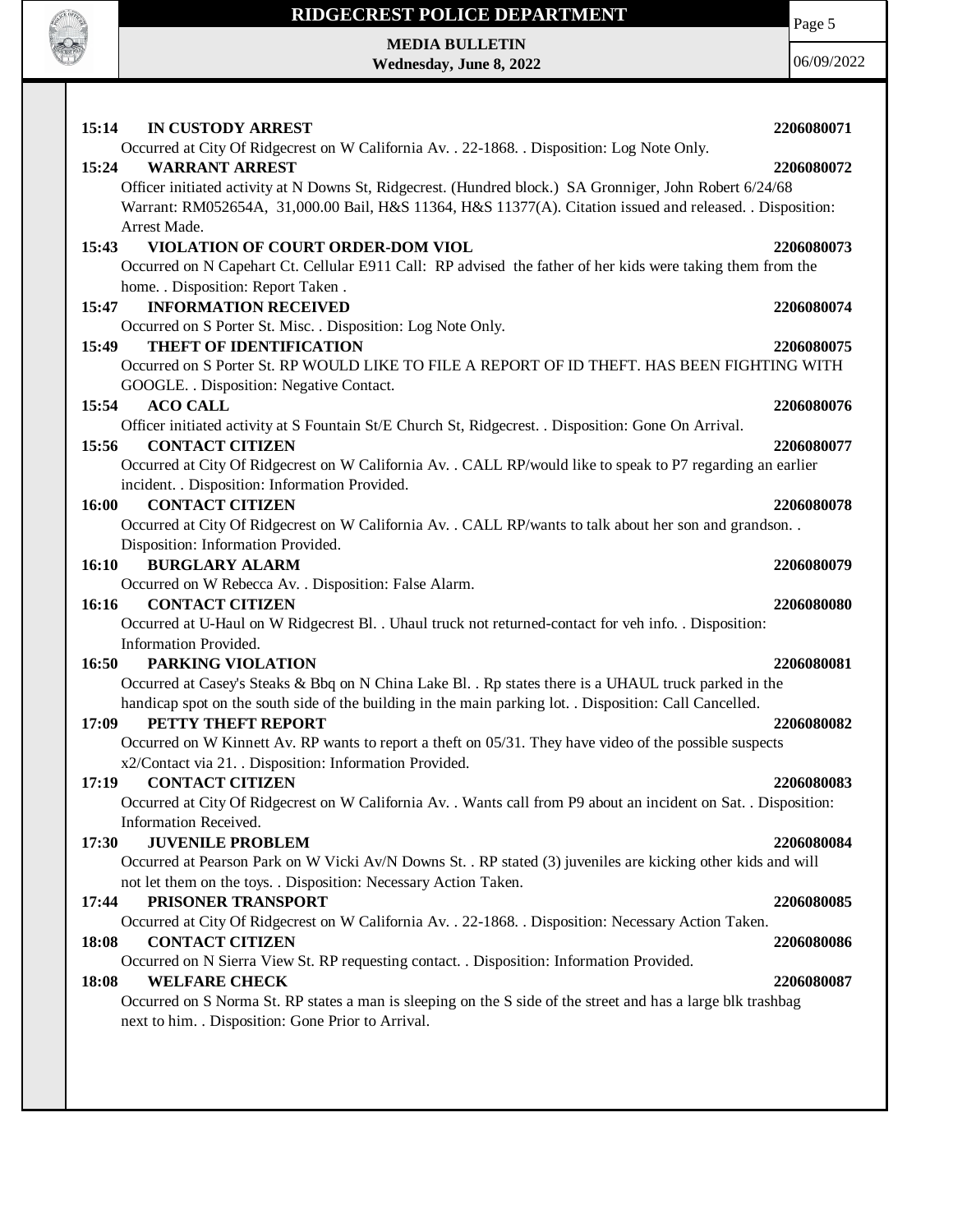

**MEDIA BULLETIN Wednesday, June 8, 2022** Page 6

| 18:57<br><b>CONTACT CITIZEN</b>                                                                                                                                                                            | 2206080088 |
|------------------------------------------------------------------------------------------------------------------------------------------------------------------------------------------------------------|------------|
| Occurred on W Lucille Ct. RP reports that he had infant son and MIL in car and went to park in his<br>driveway/neighbor charged him and verbal dispute ensued/via 21. . Disposition: Information Received. |            |
| 19:13<br><b>FLAG DOWN</b>                                                                                                                                                                                  | 2206080089 |
| Officer initiated activity at W Reeves Av, Ridgecrest. (Hundred block.). Disposition: Information Provided.                                                                                                |            |
| PETTY THEFT REPORT<br>19:17                                                                                                                                                                                | 2206080090 |
| Occurred at Larkspur Apartments on S Downs St. . RP stated wife's phone was stolen from her car in walmart                                                                                                 |            |
| parking lot/via 21. . Disposition: Necessary Action Taken.<br><b>SAFETY HAZARD</b><br>19:30                                                                                                                | 2206080091 |
| Occurred at E Dolphin/S Alpine. Cellular E911 Call: Service Class: WPH2 report of power line down                                                                                                          |            |
| Disposition: Referred To Other Agency.                                                                                                                                                                     |            |
| <b>FOLLOW UP</b><br>19:47                                                                                                                                                                                  | 2206080092 |
| Officer initiated activity at W Reeves Av, Ridgecrest. . Disposition: Negative Contact.                                                                                                                    |            |
| <b>FOUND PROPERTY</b><br>19:49                                                                                                                                                                             | 2206080093 |
| Officer initiated activity at City Of Ridgecrest, W California Av, Ridgecrest. . Disposition: Report Taken.                                                                                                |            |
| <b>FOUND PROPERTY</b><br>19:49                                                                                                                                                                             | 2206080094 |
| Officer initiated activity at City Of Ridgecrest, W California Av, Ridgecrest. . Disposition: Report Taken.                                                                                                |            |
| <b>MEDICAL AID</b><br>19:58<br>Occurred on S Greenlawn St. Cellular E911 Call: EMS request/lift assist. . Disposition: Referred To Other                                                                   | 2206080095 |
| Agency.                                                                                                                                                                                                    |            |
| <b>BATTERY</b><br>20:05                                                                                                                                                                                    | 2206080096 |
| Occurred on S Inyo St. Cellular E911 Call: Service Class: WPH2 Roomate dispute                                                                                                                             |            |
| SA/Morgan, William 11/04/1966 chg 243(a) PC/cited and released. . Disposition: Arrest Made.                                                                                                                |            |
| <b>VERBAL THREATS</b><br>20:06                                                                                                                                                                             | 2206080097 |
| Occurred on S Suzanne St. RP stating ex wife came to residence and challenged his friend and others to                                                                                                     |            |
| fight/sub no longer on scene /10-21. . Disposition: Negative Contact.                                                                                                                                      |            |
| <b>UNKNOWN PROBLEM</b><br>20:37                                                                                                                                                                            | 2206080098 |
| Occurred on Mike's Trail. RP demanding 1 unit to be sent to address/would not provide further info                                                                                                         |            |
| Disposition: Referred To Other Agency.<br><b>DISTURBANCE - SUBJECT</b><br>20:42                                                                                                                            | 2206080099 |
| Occurred on S Mike's Trail. Cellular E911 Call: Service Class: W911 trespasser on property. . Disposition:                                                                                                 |            |
| Referred To Other Agency.                                                                                                                                                                                  |            |
| <b>FALSE BOMB REPORT</b><br>21:09                                                                                                                                                                          | 2206080100 |
| Occurred at Arby's #5270 on S China Lake Bl. . RP stating male called repeatedy. . Disposition: Necessary                                                                                                  |            |
| Action Taken.                                                                                                                                                                                              |            |
| <b>EXTRA PATROL</b><br>21:11                                                                                                                                                                               | 2206080101 |
| Occurred on N Capehart Ct. . Disposition: Checks Ok.                                                                                                                                                       |            |
| 21:24<br><b>MEDICAL AID</b>                                                                                                                                                                                | 2206080102 |
| Occurred on W Coronado Av. Cellular E911 Call: Service Class: WPH2 Medaid. . Disposition: Referred To                                                                                                      |            |
| Other Agency.                                                                                                                                                                                              |            |
| <b>INFORMATION</b><br>21:26<br>Occurred on S Porter St. No fire/police/medical. . Disposition: Log Note Only.                                                                                              | 2206080103 |
| 21:34<br><b>FALSE REPORT OF EMERGENCY</b>                                                                                                                                                                  | 2206080104 |
| Occurred on N Helena St. Cellular E911 Call: Anon RP stating he can hear female calling for help inside                                                                                                    |            |
| residence. . Disposition: Unfounded.                                                                                                                                                                       |            |
| <b>SHOPLIFTING</b><br>21:35                                                                                                                                                                                | 2206080105 |
| Occurred at Walmart Supercenter on E Bowman Rd. . RP is in loss prevention/HFA blue plaid shirt/black                                                                                                      |            |
| shorts HMA has white shirt/blue jeans. . Disposition: Report Taken.                                                                                                                                        |            |
|                                                                                                                                                                                                            |            |